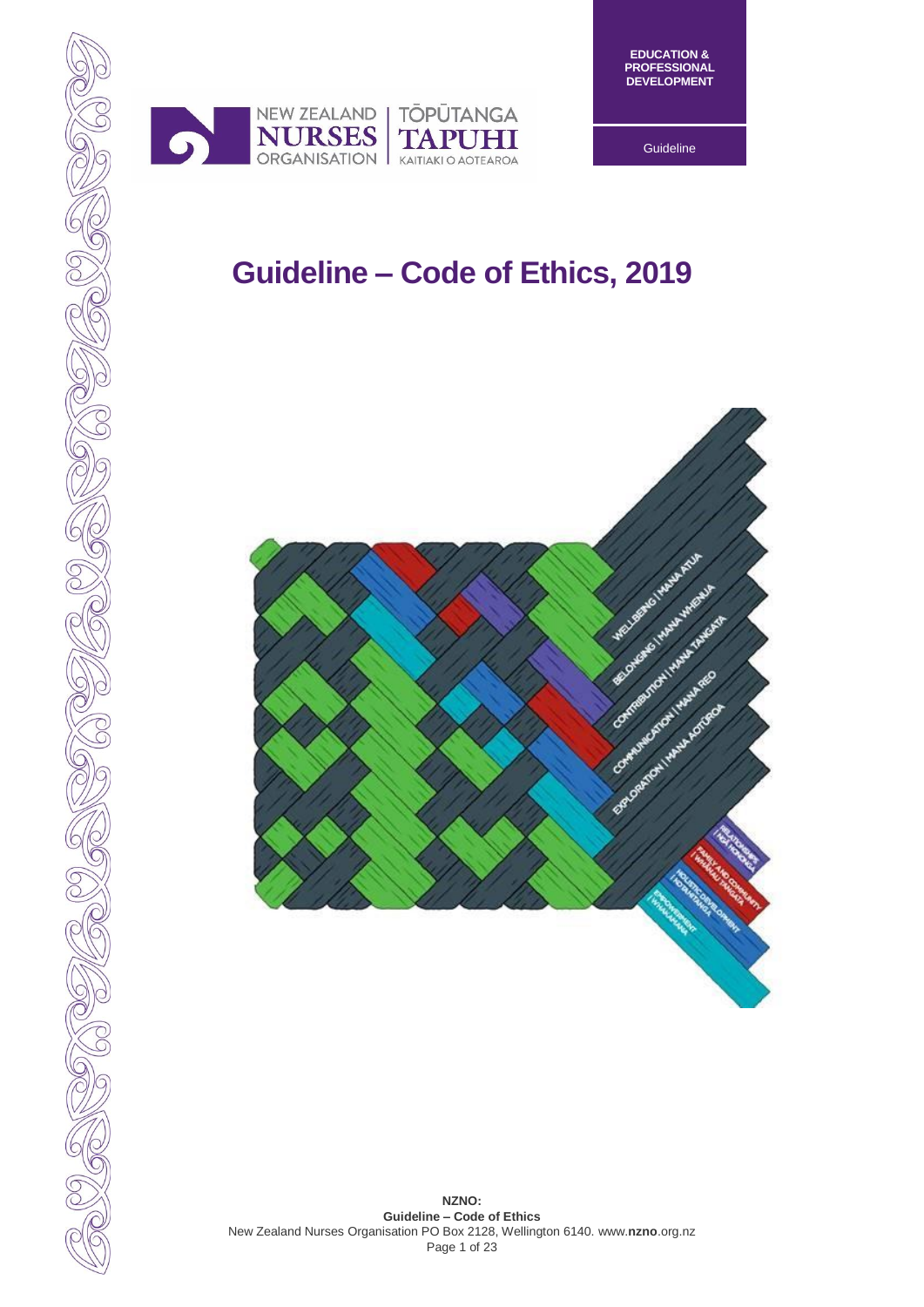## **Foreword**

**By NZNO President Grant Brookes and Kaiwhakahaere Kerri Nuku**

*The need for knowledge about ethics, ethical issues and ethical decision-making has never been greater. Nursing is undertaken in increasingly complex professional practice*  environments. Nurses face situations daily where they are challenged by inequities, unmet *needs and under-resourced communities.* 

*That may be why the Code of Ethics is one of the most sought-after publications by the New Zealand Nurses Organisation Tōpūtanga Tapuhi Kaitiaki o Aotearoa (NZNO). We are proud of its wide circulation and usage.* 

*NZNO's Code of Ethics complements the Code of Conduct for Nurses, published by the Nursing Council of New Zealand Te Kaunihera Tapuhi o Aotearoa. Whereas the latter sets out the standards of behaviour nurses are expected to uphold in their professional practice, this document is designed to help nurses examine and answer ethical questions. Nurses with knowledge of ethics, and ethical frameworks and processes, are better prepared for situations requiring ethical judgements.*

*A Code of Ethics for nurses was first adopted by the International Council of Nurses (ICN) in 1953. It was not until 1988 that our forerunner, the New Zealand Nurses Association, produced a Code of Ethics specific to Aotearoa.* 

*Over the last 30 years nurses from many cultural, ethnic, employment and practice backgrounds have worked together to develop this Code, now in its sixth iteration. The result is a publication produced by the nurses of Aotearoa, unique to Aotearoa, which recognises our bicultural context. Cultural safety and partnership under te Tiriti of Waitangi are integral to nursing practice and are now reflected in the Code. The nursing profession continues to lead other health professions in these important aspects of health care.*

*The most significant update to this edition is the work of Te Rūnanga to include a Māori worldview. This gives the Code of Ethics a greater significance as NZNO works towards bicultural partnership and to achieve an effective equity agenda.*

*We are confident the Code will be of value and provide nurses with the support they need in the frequently difficult, complex, stressful, but also rewarding practice environments in which they work.*

## **Whakatauki**

Whaea Taku toa I te toa takatahi taku toa takitini Taki Mano e

It's not by my own self but by that of the many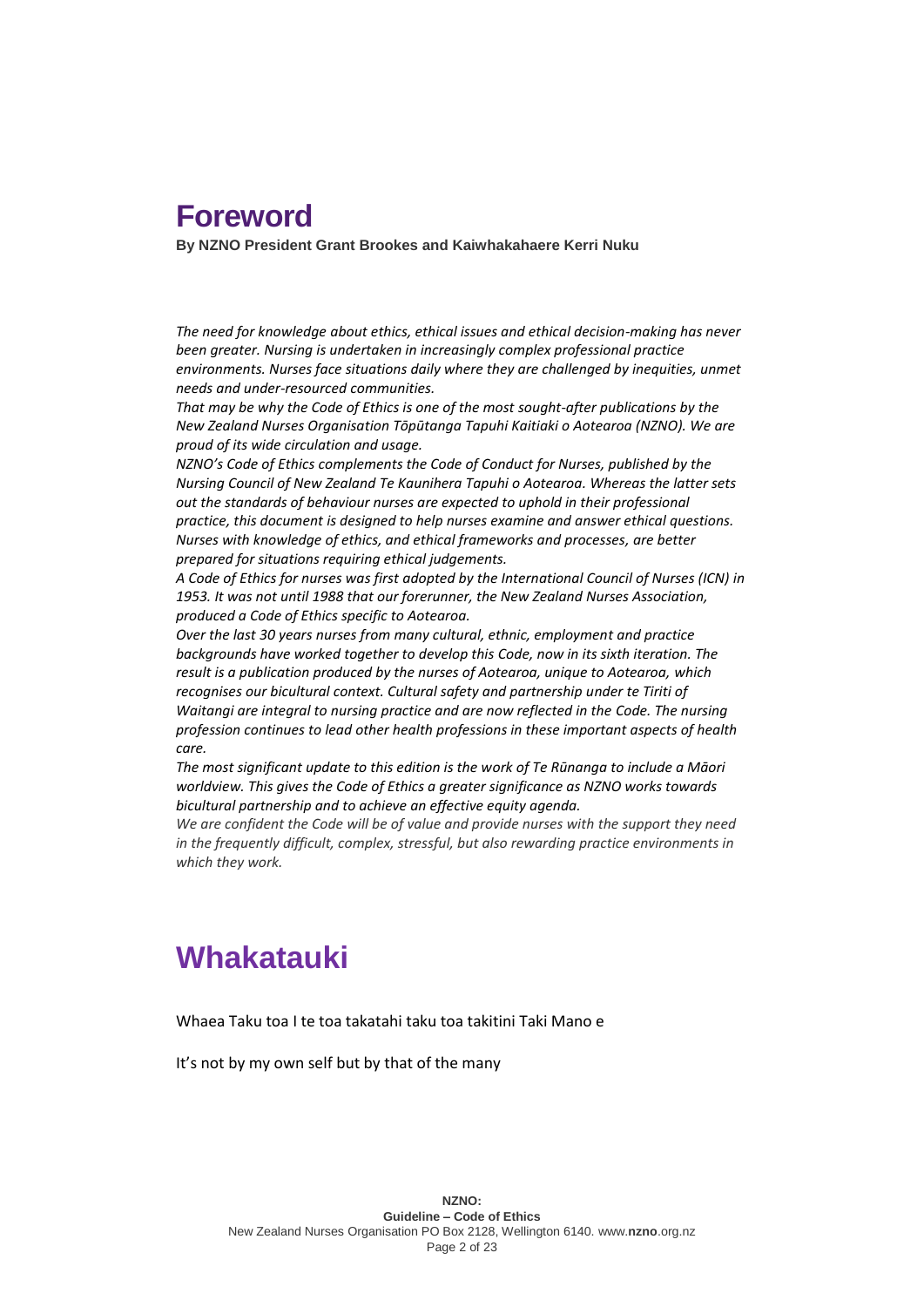# **Acknowledgements**

NZNO would like to acknowledge the Public Health Association Kāhui Hauora Tūmatanui for allowing us to adapt its Code of Ethics to reflect nursing in Aotearoa New Zealand, and all those individuals and groups who have contributed to previous editions.

This revision includes significant work by Te Rūnanga to embed a Māori worldview into the document.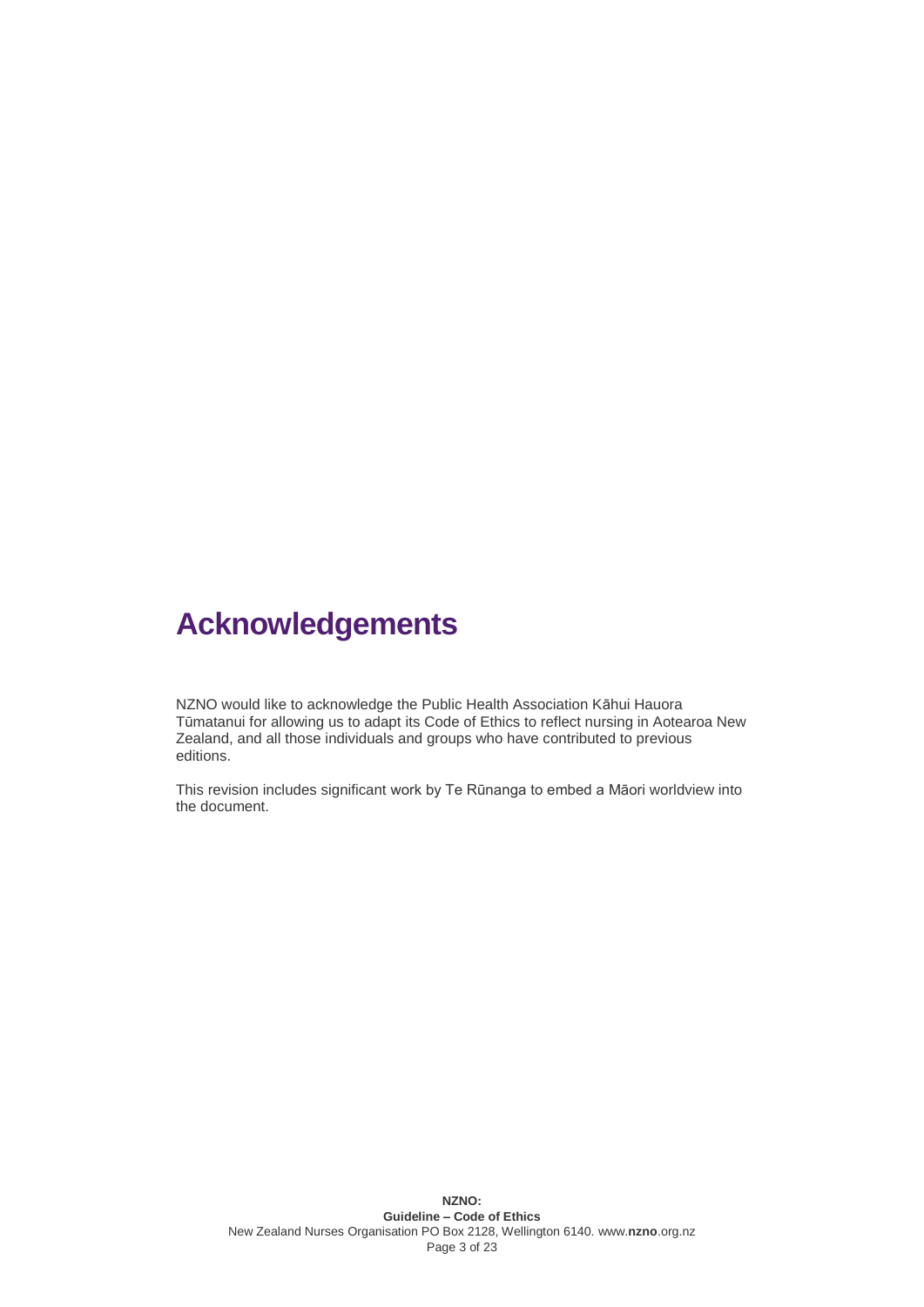## **Introduction**

**The purpose of this Code of Ethics (the Code) is to guide nurses' practice, and communicate the nursing profession's ethical values. It has been formulated and updated in response to the need for a code that closely reflects the current context of nursing practice. This new edition incorporates more strongly the bicultural elements of ethical nursing practice in Aotearoa New Zealand.** 

**The New Zealand Nurses Organisation Tōpūtanga Tapuhi Kaitiaki o Aotearoa (NZNO) is the leading professional and industrial organisation for nurses in Aotearoa New Zealand, representing more than 53,000 nurses and health workers on a range of professional and employment-related issues across the public, private and community sectors. Te Rūnanga o Aotearoa NZNO comprises our Māori membership and is the arm through which our Tiriti o Waitangi partnership is articulated.**

**Te Tiriti o Waitangi is the founding document of Aotearoa New Zealand and underpins its economic and social development. This Code acknowledges the principles of protection, participation and partnership between nursing and Māori. Nurses acknowledge the unique relationship between Māori and the Crown in applying this Code and nurses registered with the Nursing Council of New Zealand Te Kaunihera Tapuhi o Aotearoa (NCNZ) are required by the NCNZ Code of Conduct (2012) to honour these obligations. NCNZ's** *Guidelines for cultural safety: the Treaty of Waitangi and Māori health in nursing education and practice* **also require nurses to practise in a culturally safe manner in compliance with te Tiriti o Waitangi.**

**Values characteristic of Western ethical frameworks have traditionally been used to develop value statements that guide nursing practice. These values inform the development of the Code, with the addition of specific values that are important to ethics and nursing practice in Aotearoa New Zealand. In this Code we also draw specifically on values derived from a Māori worldview.**

**At this time of change, challenge and uncertainty in the health service, it is important all nurses faced with an ethical dilemma are guided by ethical practice principles (ICN 2012; WHO 2017). The nationwide use of the Code will signal to other health professionals, managers and to the public that nurses are aware of their moral responsibilities.**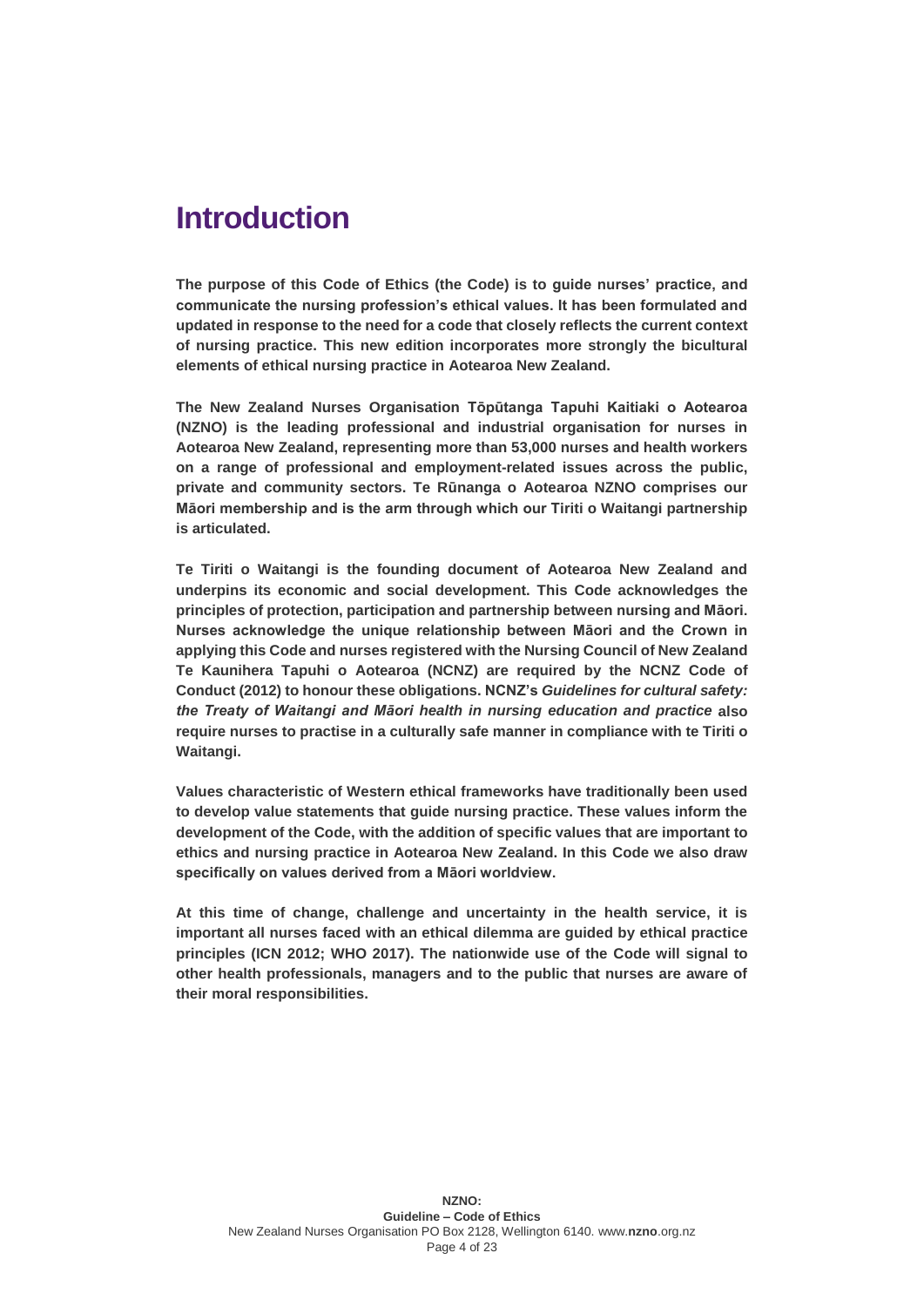# **Using the Code of Ethics**

The Code has been written as a basis for nurses to explore ethical beliefs, and as a guide to explore individual situations arising in nursing practice.

Each situation is unique and exists in its own context, so the most important values from the framework will vary according to the particular situation. Any one value is not always an overriding value; the balance of values and their interrelationships may change, not only with each situation, but also within each situation.

The Code does not seek to provide answers to situations encountered in practice. Ethical concerns and situations are resolved using an approach that incorporates exploring values applicable to the context and a process of logical thinking and action. A number of decision-making models feature at the end of the document which may help nurses as they seek clarity around ethical questions.

# **Underlying philosophy**

Nursing was founded on the moral premise of caring and the belief that nurses have a commitment to do good. Society's expectation is that nurses are moral agents in their provision of care, and that they have a responsibility to conduct themselves ethically in what they do and in how they interact with people receiving care, their whānau and others (ICN 2012; WHO 2017).

Morality refers to the personal values, character and conduct of individuals or groups within society (American Nurses Association, 2015). Ethics refers to the various ways people think about, understand and examine how best to live a moral life (Johnstone, 2019). The two terms can be used interchangeably with the study of ethics often called moral philosophy or moral theology (American Nurses Association, 2015).

Nursing ethics is defined as "the examination of all kinds of ethical and bioethical issues from the perspective of nursing theory and practice" (Johnstone, 2016, p.15). Nursing ethics recognises the distinct voice of nurses and the unique way in which nursing practice is enacted (Fry & Johnstone, 2008; Johnstone, 2016). Ethical nursing practice is based on a "commitment to do good, a sensitivity and receptiveness to ethical matters, and a willingness to enter into relationships with persons who have health-care needs and other problems" (Canadian Nurses Association, 2017, p.4).

Nurses demonstrate ethical nursing practice when they advocate individually and collectively for the elimination of social inequities. Nurses address social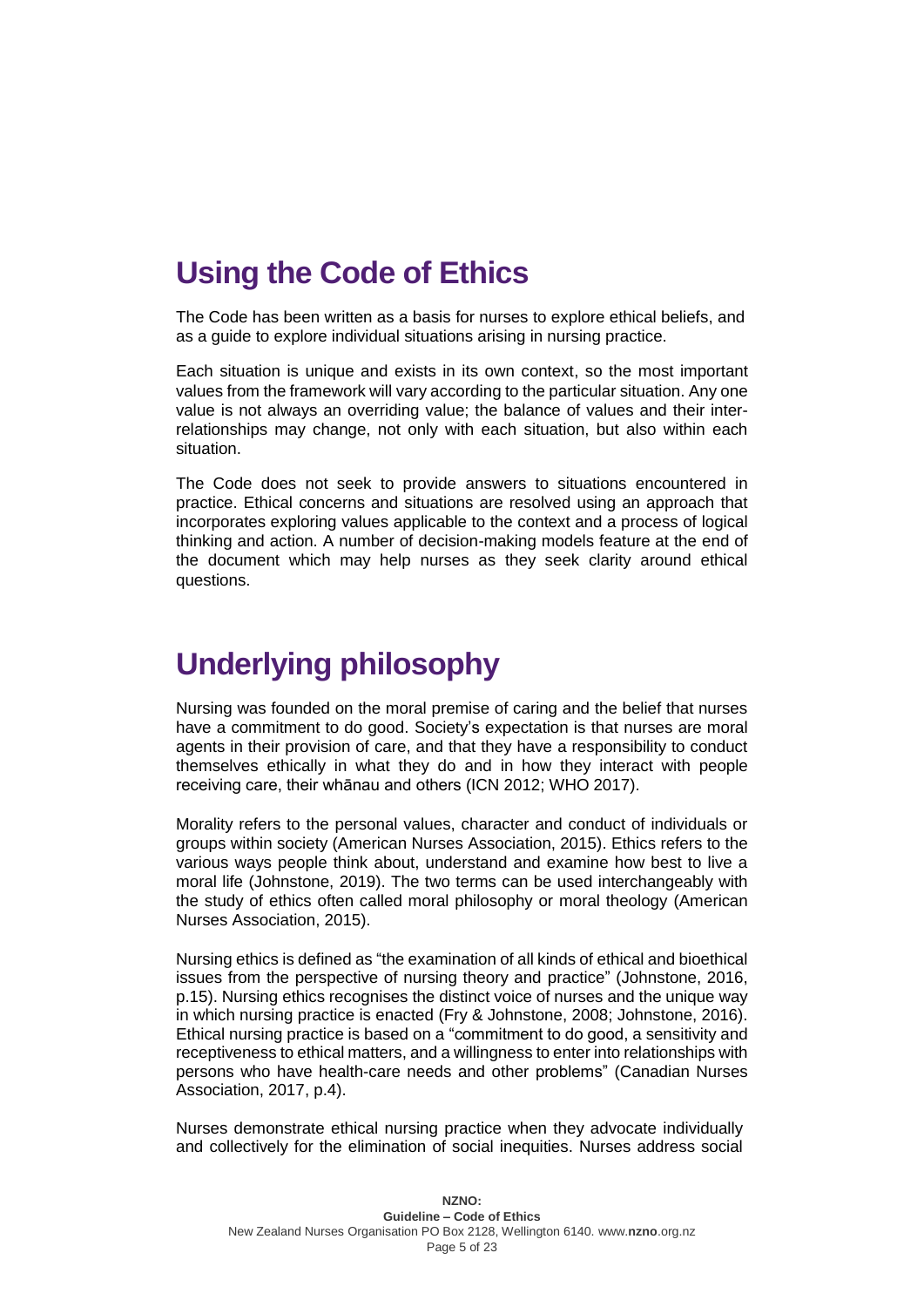inequities by: collaborating with other health-care professionals and organisations for change in unethical health and social policies, legislation and regulations; advocating for accessible, appropriate and affordable health-care services that are available to all; recognising the significance of the socioeconomic determinants of health; understanding and including cultural safety in their practice; and supporting environmental preservation and restoration. Nurses are responsible for ensuring they achieve ethical nursing practice.

An ethical code supports nurses to achieve ethical nursing practice by describing a set of values, principles and/or expectations that will guide ethical professional conduct and assist nurses in their reflection and decision-making (Canadian Nurses Association, 2017; Fry & Johnstone, 2008; Johnstone, 2019).

# **Assumptions**

The way ethical issues are explored depends on the specific situation and its context. Contextual determinants include cultural, whānau, professional, religious and personal beliefs. This Code is based on several assumptions that permeate nursing.

- i) Relationships and interactions are based on mutual respect, including respect for culture, religion, gender, sexual orientation, ethnicity and other life-directing individual and group values. An example of this is providing and working within the concept of cultural safety.
- ii) Respect for the individual, whānau, group, iwi, hapū and community encompasses partnership and collaboration; these are all encouraged to engage in the process of nursing and their effort, knowledge and expertise are acknowledged.
- iii) Relationships and interactions seek to achieve an equitable outcome for the individual, whānau, group, iwi, hapū and community. The purpose of nursing is to uphold and improve the health of all of these.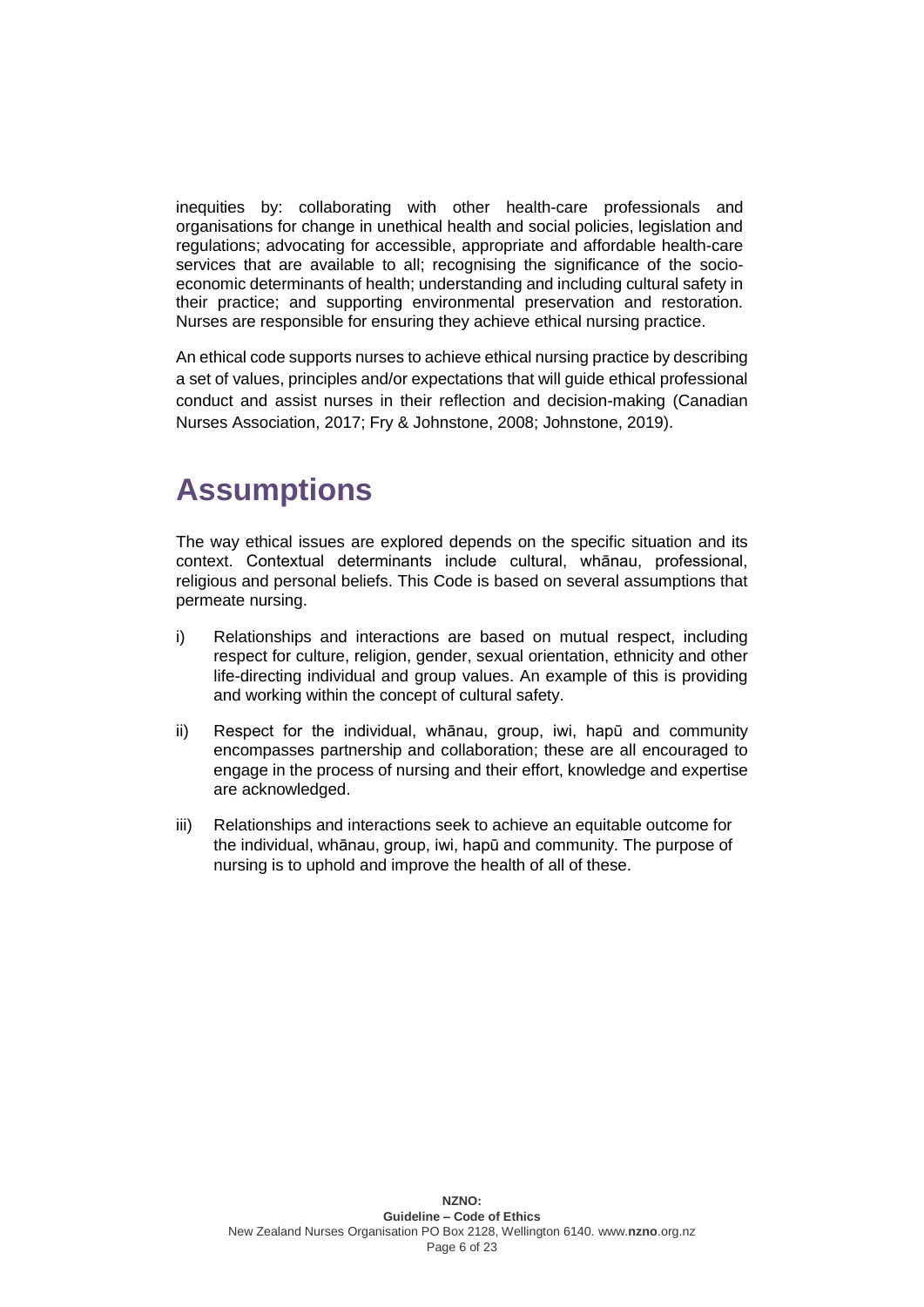## **Māori worldview and ethics**

Cultural groups are bound together by a tapestry of historically inherited ideas, beliefs, values, knowledge and traditions, art, customs, habits, language, roles, rules and shared meanings about the world (McMurray & Clendon, 2015). Culture provides the lens through which we view and understand the world, and each culture views the world differently. It is essential to understand that cultural concepts such as values and ethics are not always translated accurately from one language (or culture) to another (Berghan, 2007).

A Māori world-view is different from a Western world-view so Western ethical principles may not be directly relevant to Māori and vice versa. Māori have their own knowledge systems that link to the land and have their own ways of acquiring and testing knowledge (Smith, 1999 as cited in Cram, 2007). Cram adds: "Sometimes these ways are sourced within tradition and other times we use 'modern' tools to explore issues that are important to us. Sometimes we choose to work alone and other times we choose to work collaboratively with non-Māori. What is important here is that the choice is ours" (Cram, 2007, p.5). Māori have the right to be Māori on their own terms.

Tikanga reflects the traditional values, beliefs and practices of Māori which enhance the relationships fundamental to the sustainability of life, and are embedded as kawa (primary values) (Hudson, Milne, Reynolds, Russell, & Smith, 2010). These kawa have developed over time and are deeply embedded in the social context. Tikanga and its philosophical base of mātauranga Māori provides a framework through which Māori can actively engage with ethical issues (Hudson et al., 2010).

Whare Tapa Wha and Te Wheke (Durie, 1998) provide models of health that help guide nursing practice. Ethical care includes establishing the person's priorities, values and choices to meet their taha tinana (physical health), taha wairua (spiritual health), taha whānau (family health) and taha hinengaro (mental health) needs. This may include their whakapapa, tīpuna and the wider whānau, hapū and iwi.

This Code of Ethics outlines principles that can inform ethical nursing practice. Although each of the principles will not directly translate into the Western or Māori equivalent, the nurse will be able to identify with each in their own way and use them in their decision-making. The principles draw on the United Nations (UN) Declaration on the Rights of Indigenous Peoples (United Nations, 2008), previous versions of the NZNO Code of Ethics, and the Public Health Association's Code of Ethics and supporting documents.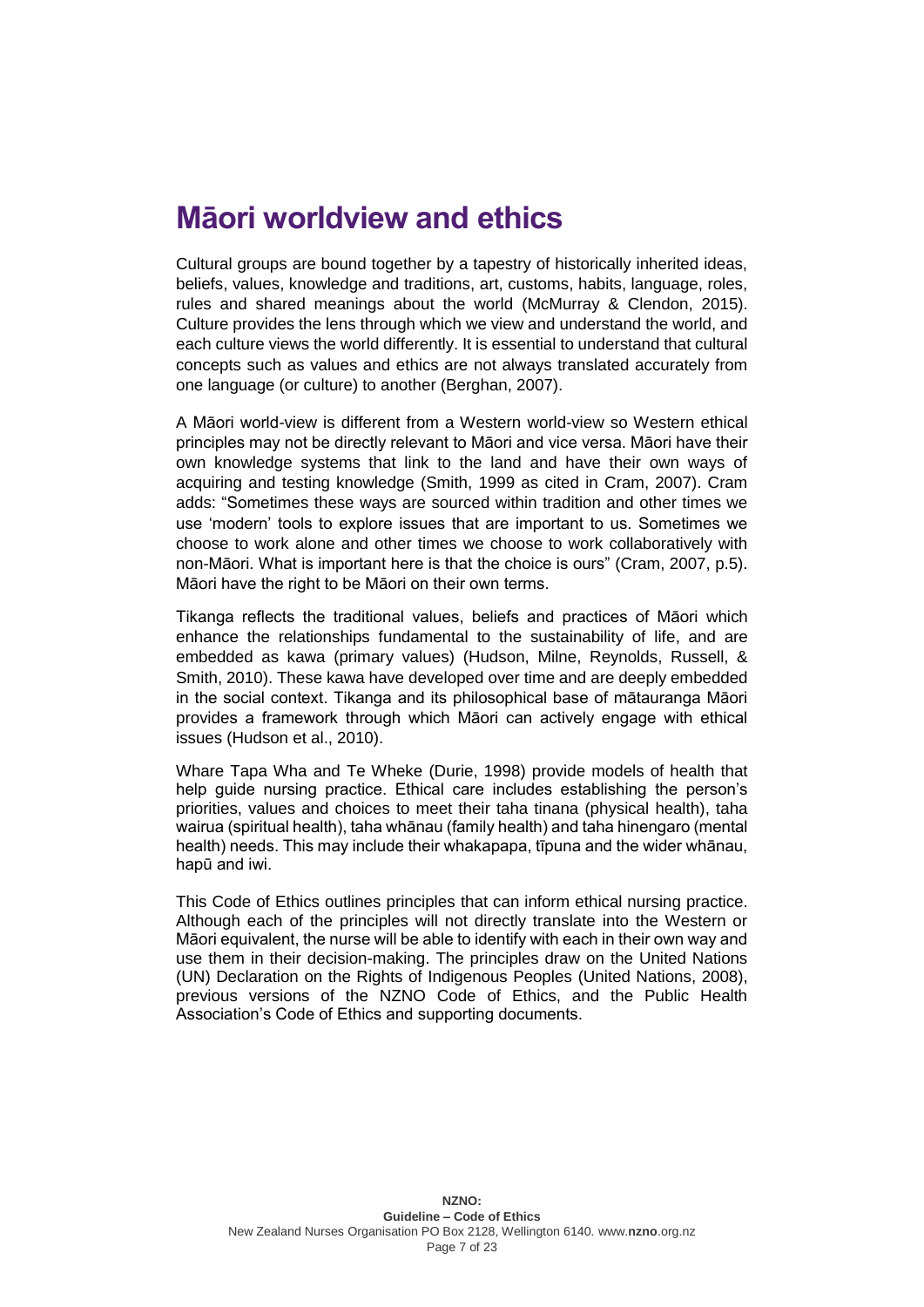# **Principles/values**

The principles are not listed in any particular order, nor does one have a greater weight than any other. No one moral viewpoint dominates another and the emphasis is on …"understanding difference rather than striving for uniformity" (Johnstone, 2016, p.78). The diversity and intended inclusiveness of the principles, and the way in which nurses enact them, will help ensure the ethical decisions we make reflect the lived reality and experience of the individuals, whānau, hapū, iwi and communities that make up our society.



This image depicts the interweaving of Māori and Western ethical values for the new Code of Ethics.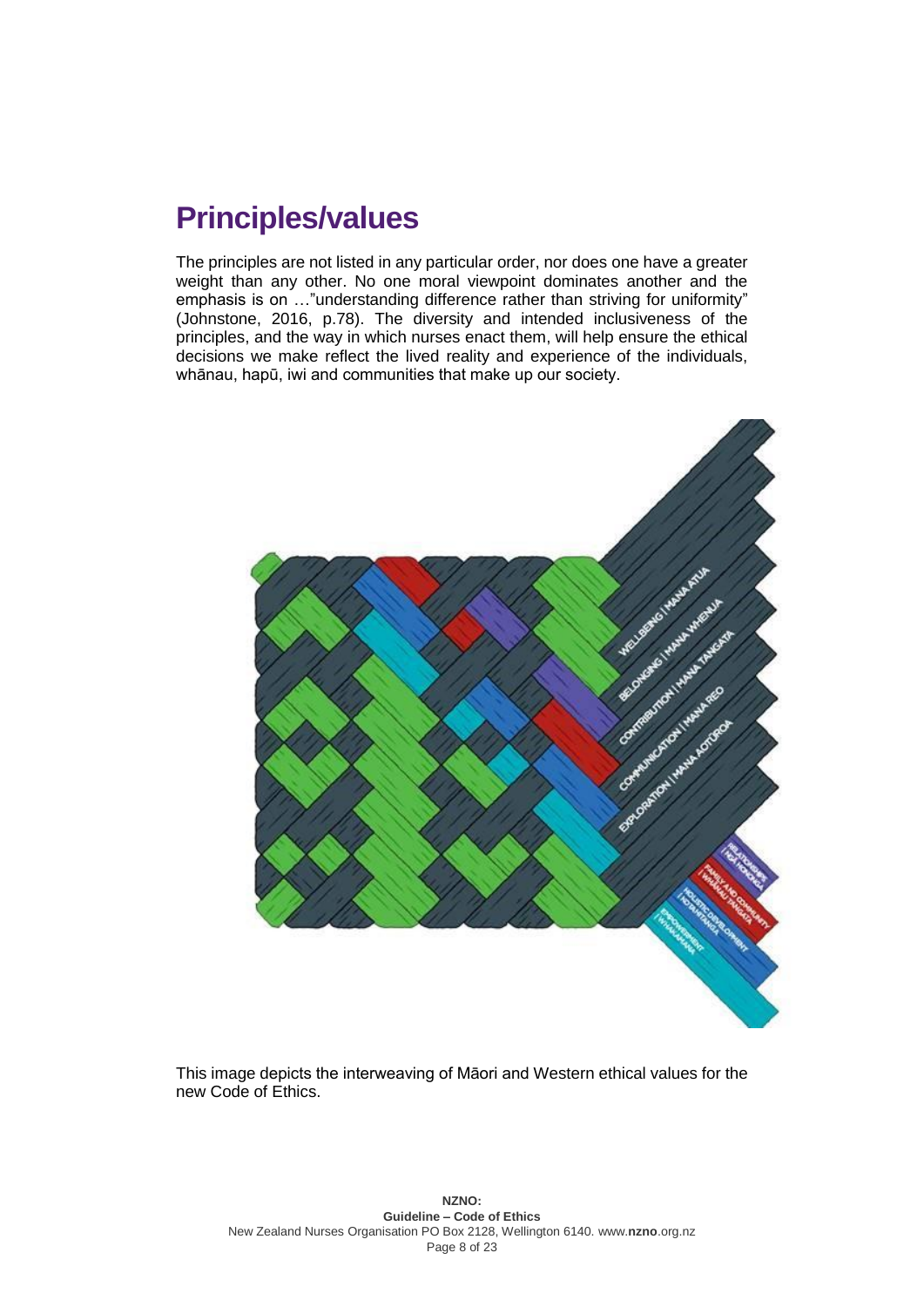Māori values are:

- Rangatiratanga
- Manaakitanga
- Tika
- Whanaungatanga
- Wairuatanga
- Kotahitanga
- Kaitiakitanga

Western values are:

- Autonomy
- **Beneficence**
- Non-maleficence
- **Justice**
- Confidentiality
- Veracity
- Fidelity
- Guardianship of the environment and its resources
- Being professional.

Information in this section is obtained from a variety of sources which are listed in the References section.

## **Description of the principles (Māori worldview)**

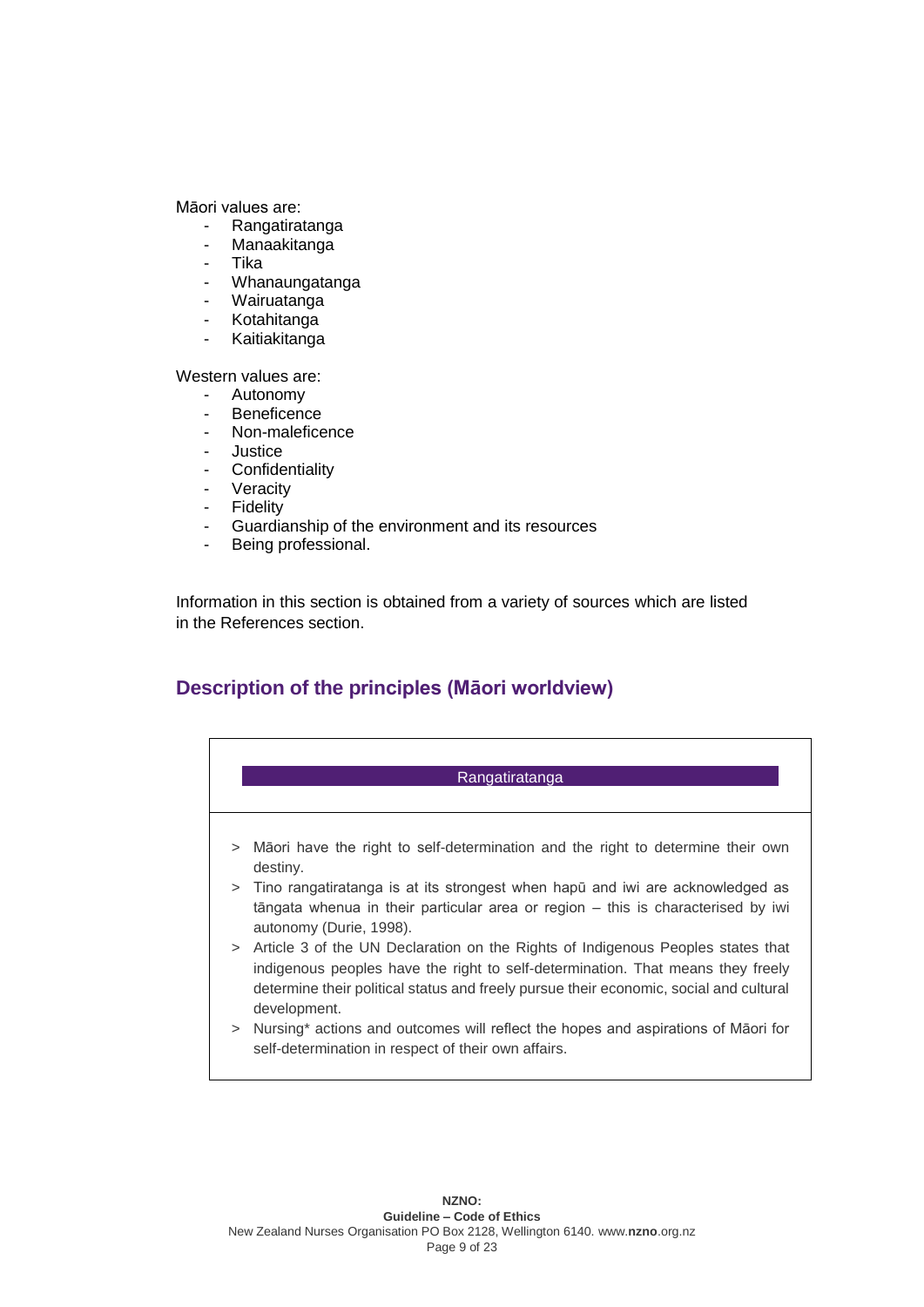## **Manaakitanga**

- > Manaakitanga is the way in which we make people feel welcome when they are in our company and ensure their mana is maintained.
- > Manaakitanga also means showing kindness, treating people with respect, caring for others, nurturing relationships, reciprocity, cultural and social responsibility.
- > Nursing\* practice will demonstrate an ethic of care, support and reverence for all peoples: "He aha te mea nui o te ao, he tangata, he tangata, he tangata".

#### Tika

- > Tika is used in various ways but in the context of ethics it can be associated with the importance of truth, correctness, directness, justice, fairness, and rights.
- > Tika tāngata describes human rights.
- > The UN Declaration on the Rights of Indigenous Peoples outlines the fundamental rights of indigenous peoples throughout the world.
- > Nursing\* practice will be based upon what is right and proper according to circumstance and in accordance with common good.

#### Whanaungatanga

- > Whakawhanaungatanga is the process of establishing relationships, which enables connections between past and present to be made.
- > Whānau connection, relationships with whānau both past and present, and kinship are paramount.
- > Whanaungatanga develops as a result of kinship rights and obligations, which also serve to strengthen each member of the kin group. It also extends to others with whom one develops a close familial, friendship or reciprocal relationship.
- > Nursing\* practice will focus on people and the relationships established and maintained with others.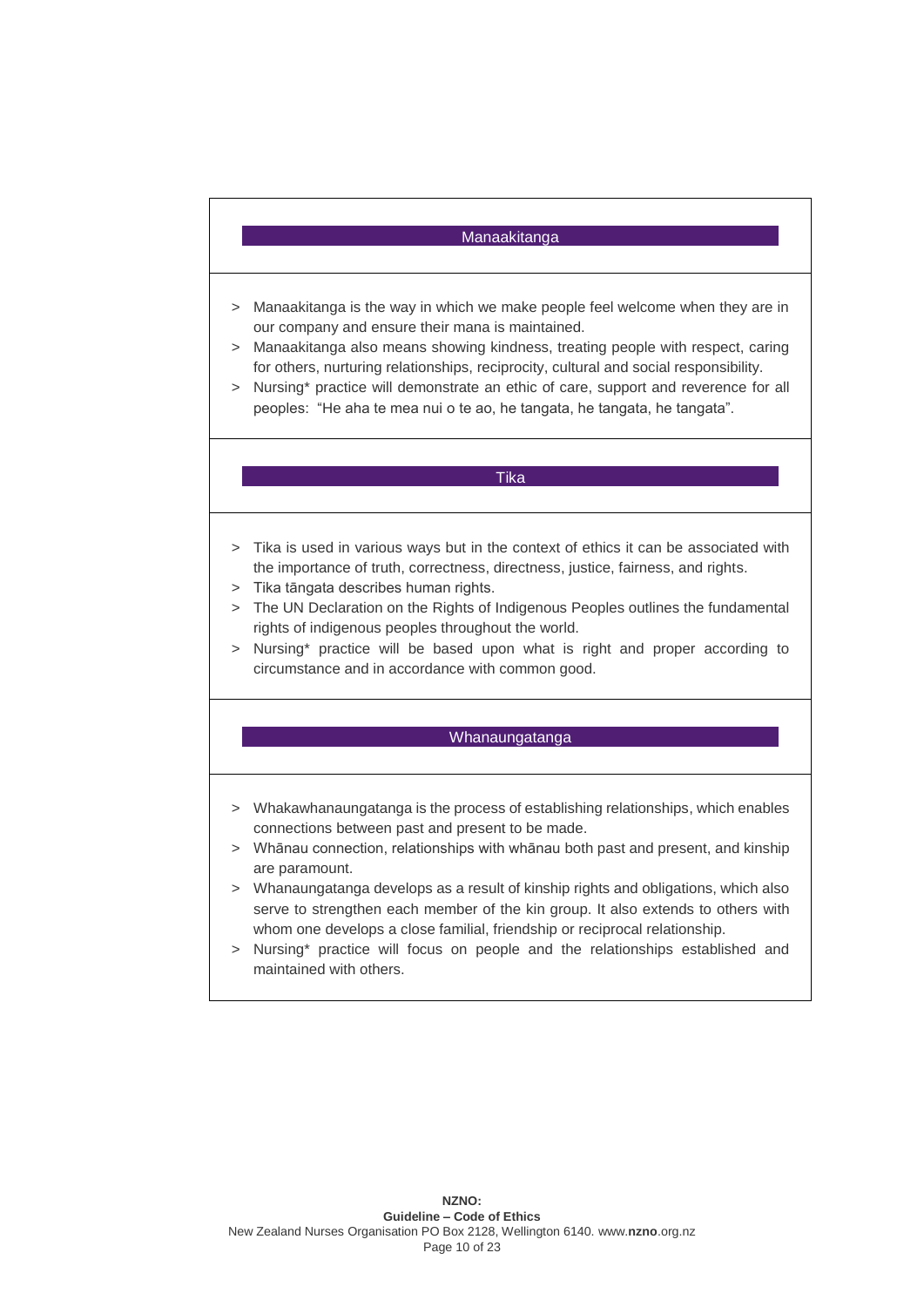

> Nursing\* policies and practices will reflect the custodial role we have of this planet on behalf of ourselves, our children and those generations yet to come. "Toitu he whenua, whatungarongaro he tangata – the land endures while people disappear."

\* Taken from Public Health Association (2012) with permission and adapted for use with nurses.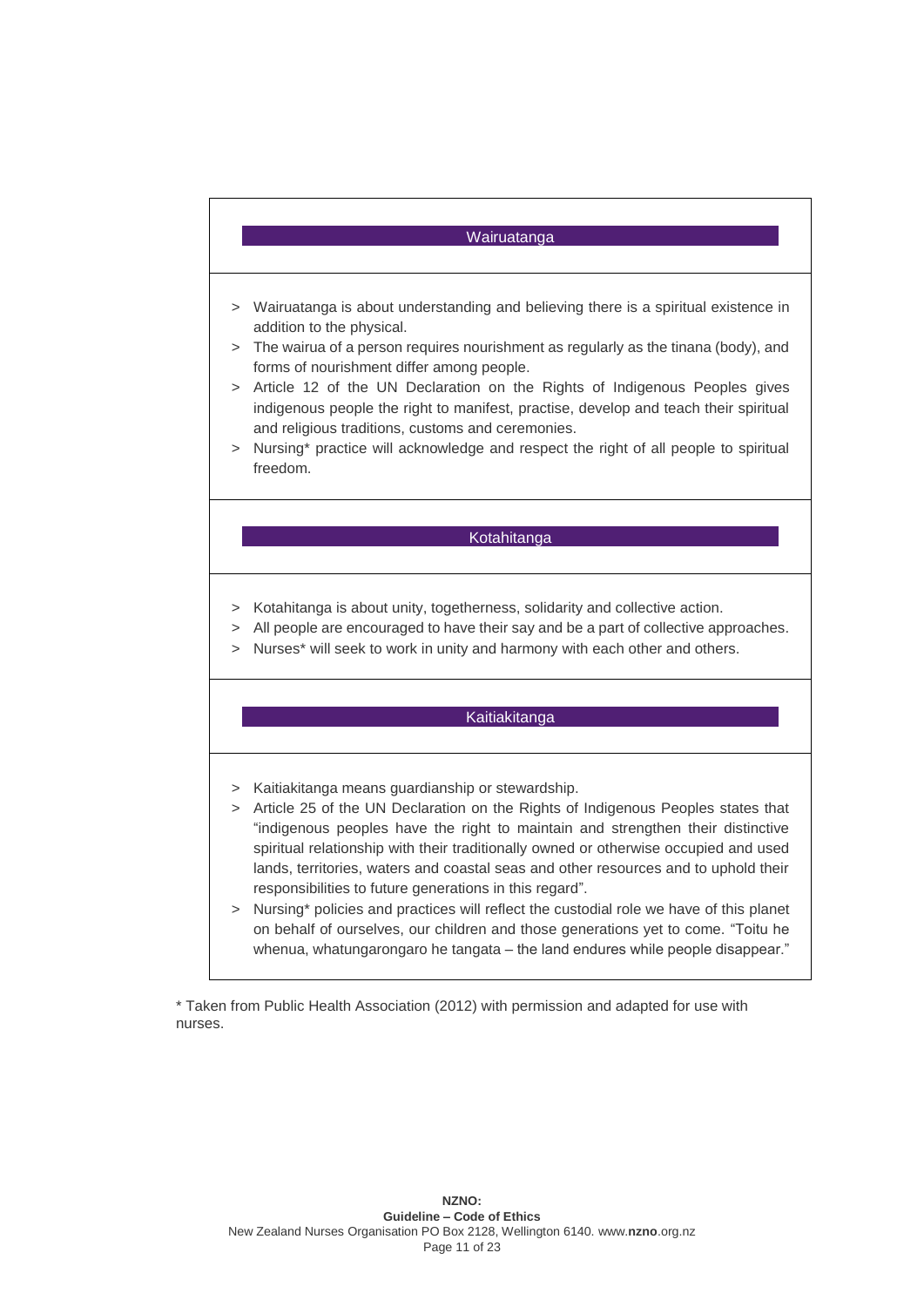## **Description of the principles (Western)**

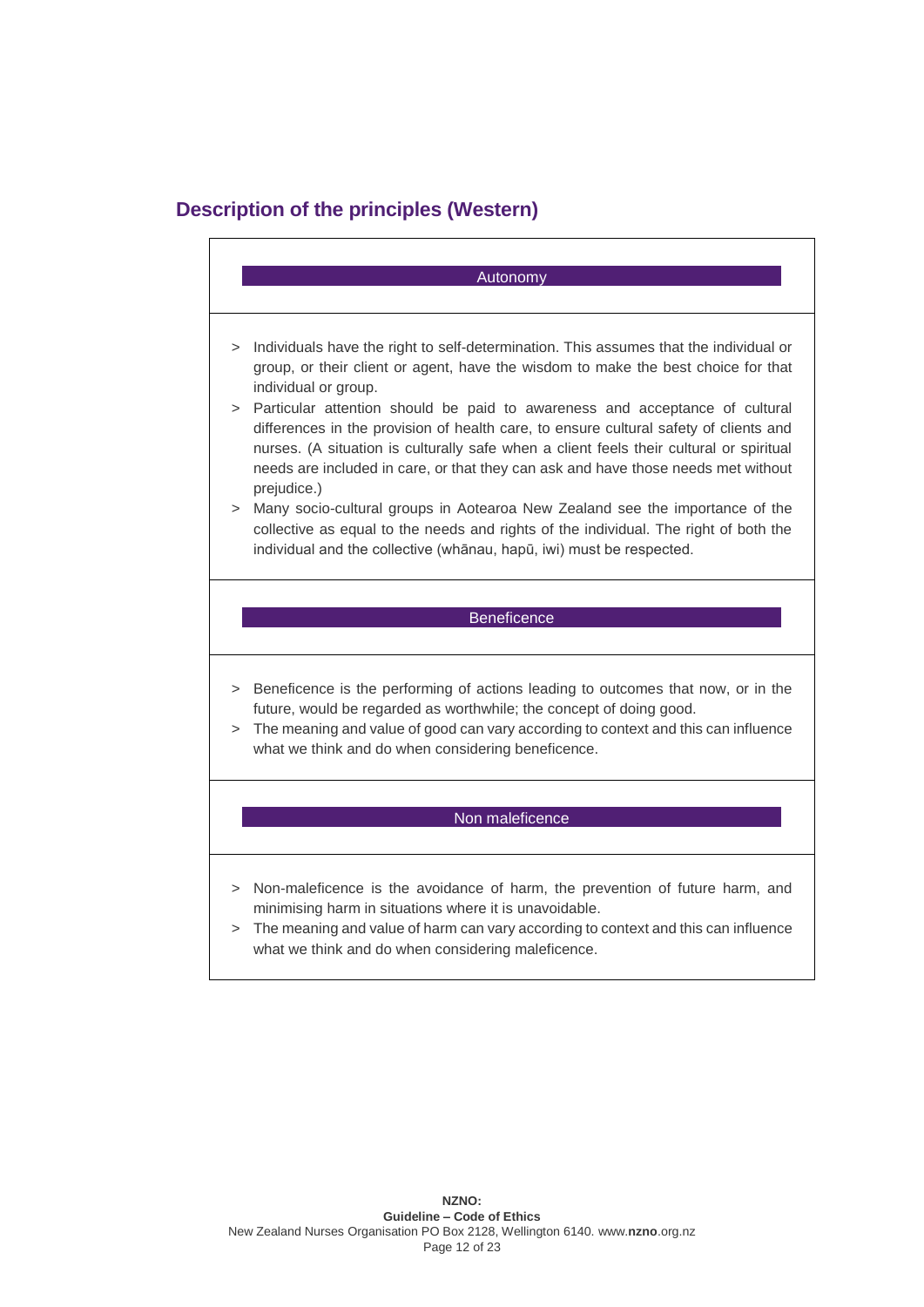## Justice

- > Justice is based on the assumption that society has a responsibility to treat people fairly. Justice can be further split into three categories: fair distribution of scarce resources (distributive justice), respect for people's rights (rights-based justice) and respect for morally-acceptable laws (legal justice).
- > Society confirms concepts of justice in its legal frameworks. There is an interrelationship between law and justice, which means that one does not automatically override the other. Laws are modified over time as they are applied and this increases justice in society. Different health circumstances may require different resource allocation or entitlement to achieve equity.

## **Confidentiality**

- > Confidentiality means the privacy of written or spoken information, or of observed body language, acquired through privileged access.
- > The concept of privacy can vary according to the situation and what laws might apply.

## **Veracity**

> Veracity occurs when actions, speech and behaviour ensure communications between individuals and/or groups are honest and truthful.

### **Fidelity**

> Fidelity means the obligation to remain faithful to one's commitments to others, particularly promises and when information is given in confidence.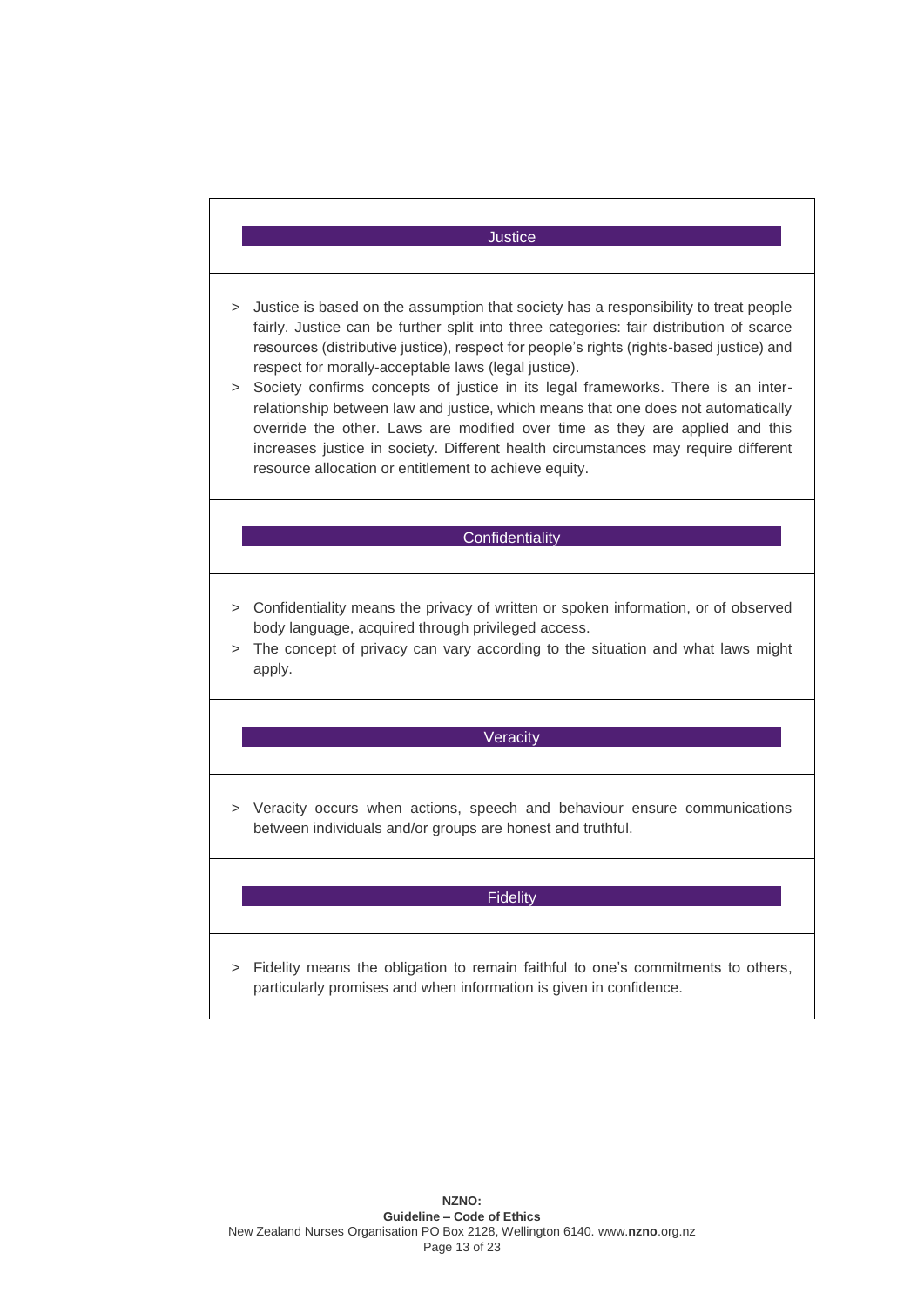## Guardianship of the environment and its resources

- > This assumes that society has a responsibility to respect and protect the environment and its resources.
- > How we understand and value guardianship and the relationship between person and environment can vary according to culture and context.

### Being professional

- > This involves the belief that nursing is a profession with a defined purpose. It has a special relationship with society, having been established by society.
- > There is a duty to provide health-related care for those members of society in need.
- > Nursing possesses a distinct body of knowledge, its own area of independent practice and is guided by the specific set of values identified here.
- > Nurses are accountable for their nursing practice and accept responsibility for their actions and decision-making.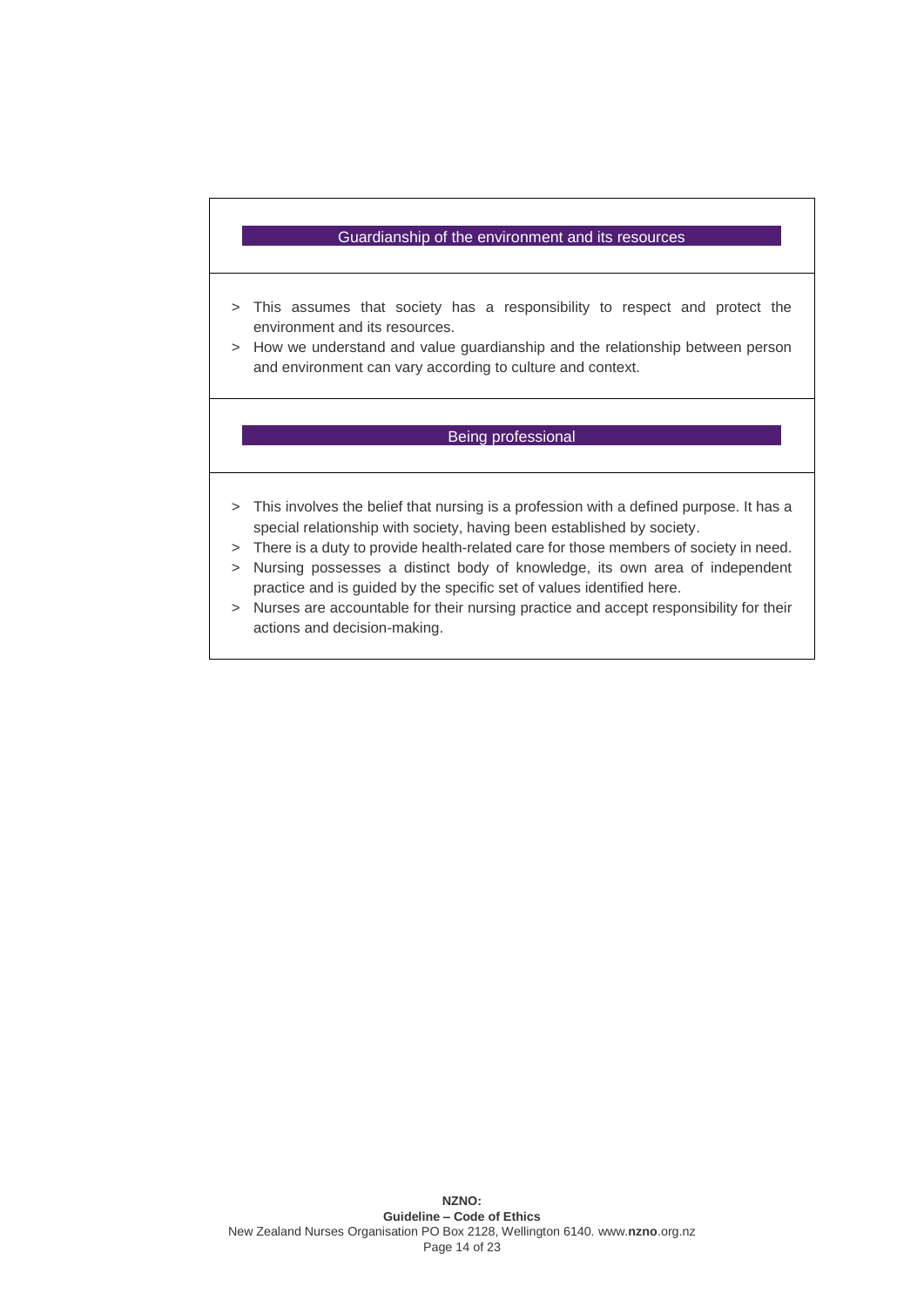## **Applying the principles in practice**

Nursing takes place in a series of unique relationships with others: clients (including whānau), colleagues, organisations and society. The Code provides a framework around these unique relationships and how they relate to the varying ethical principles used to guide nursing practice.

The framework of the Code is summarised in the matrix below.

| <b>Principles</b><br><b>Context</b> | Nurse-client/whānau<br>relationship                                                         | Nurse-colleague<br>relationship                             | <b>Nurse-organisation</b><br>relationship                                         | Nurse-societal<br>relationship                                                      |
|-------------------------------------|---------------------------------------------------------------------------------------------|-------------------------------------------------------------|-----------------------------------------------------------------------------------|-------------------------------------------------------------------------------------|
| Rangatiratanga                      | Practice supports whānau<br>to make own health<br>decisions.                                | Practice and<br>engagement are self-<br>determined.         | Leadership empowers<br>individual practitioners<br>and others.                    | Actions<br>demonstrate<br>willingness to<br>stand-up against<br>adversity and harm. |
| <b>Manaakitanga</b>                 | Practice enables<br>maintenance of mana and<br>recognises the role of<br>kaumātua and kuja. | Action and conversation<br>demonstrate respect and<br>care. | Self-care enables care<br>of others and includes<br>reflection and<br>debriefing. | Depth of care for<br>society is unified<br>and overarching.                         |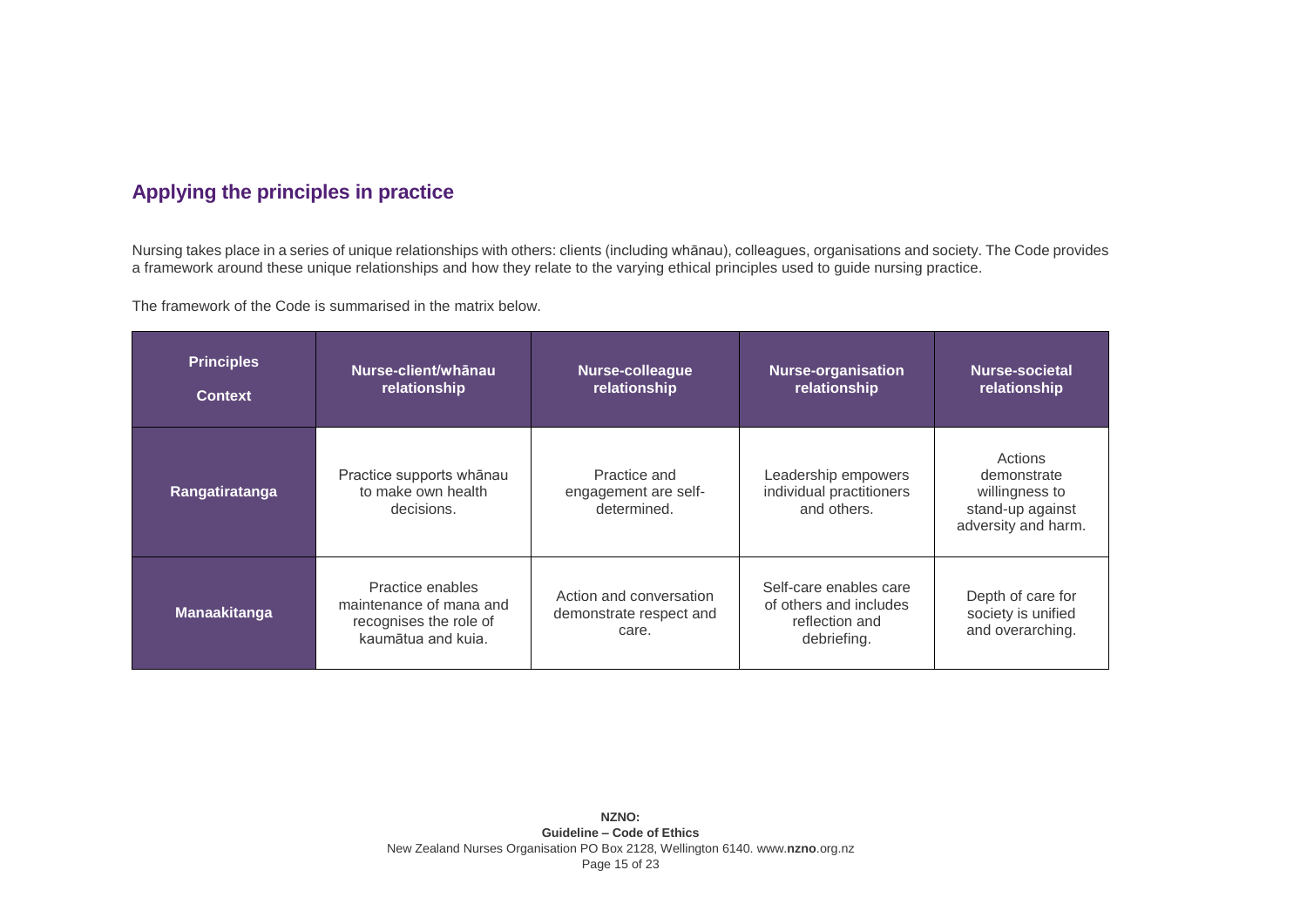| <b>Principles</b><br><b>Context</b> | Nurse-client/whānau<br>relationship                                                                  | <b>Nurse-colleague</b><br>relationship                                                   | <b>Nurse-organisation</b><br>relationship                                                                         | Nurse-societal<br>relationship                                                                 |
|-------------------------------------|------------------------------------------------------------------------------------------------------|------------------------------------------------------------------------------------------|-------------------------------------------------------------------------------------------------------------------|------------------------------------------------------------------------------------------------|
| <b>Tika</b>                         | Self-awareness and<br>knowledge of whānau<br>traditions enables tikanga<br>(correct care).           | Working relationships<br>are enhanced through<br>awareness of customs<br>and traditions. | Practising to the<br>highest level of<br>integrity is enabled.                                                    | Community safety<br>and protection is<br>ensured by<br>following the lead<br>of ancestors.     |
| Whanaungatanga                      | Whānau are included in<br>planning care that<br>honours professional<br>boundaries.                  | Action and behaviour<br>demonstrate awareness<br>of the significance of<br>whānau.       | The concept of<br>whānau is recognised<br>as the foundation of<br>well-being for clients,<br>self and colleagues. | Understanding of<br>whānau is reflected<br>in caring.                                          |
| Wairuatanga                         | Practice creates<br>opportunities for spiritual<br>well-being practices.                             | There is recognition and<br>respect for others'<br>spirituality.                         | Spirituality is enabled<br>and supported.                                                                         | Care recognises<br>communities'<br>spiritual dimension.                                        |
| Kotahitanga                         | Reciprocal engagement<br>between<br>individual/whanau and<br>nurse enables joint<br>decision-making. | Positive practice<br>environments are<br>achieved by working in<br>unison.               | Connection through<br>positive partnerships<br>enables potential to be<br>expressed.                              | Whānau health is<br>supported by the<br>collective strength<br>of nursing to create<br>change. |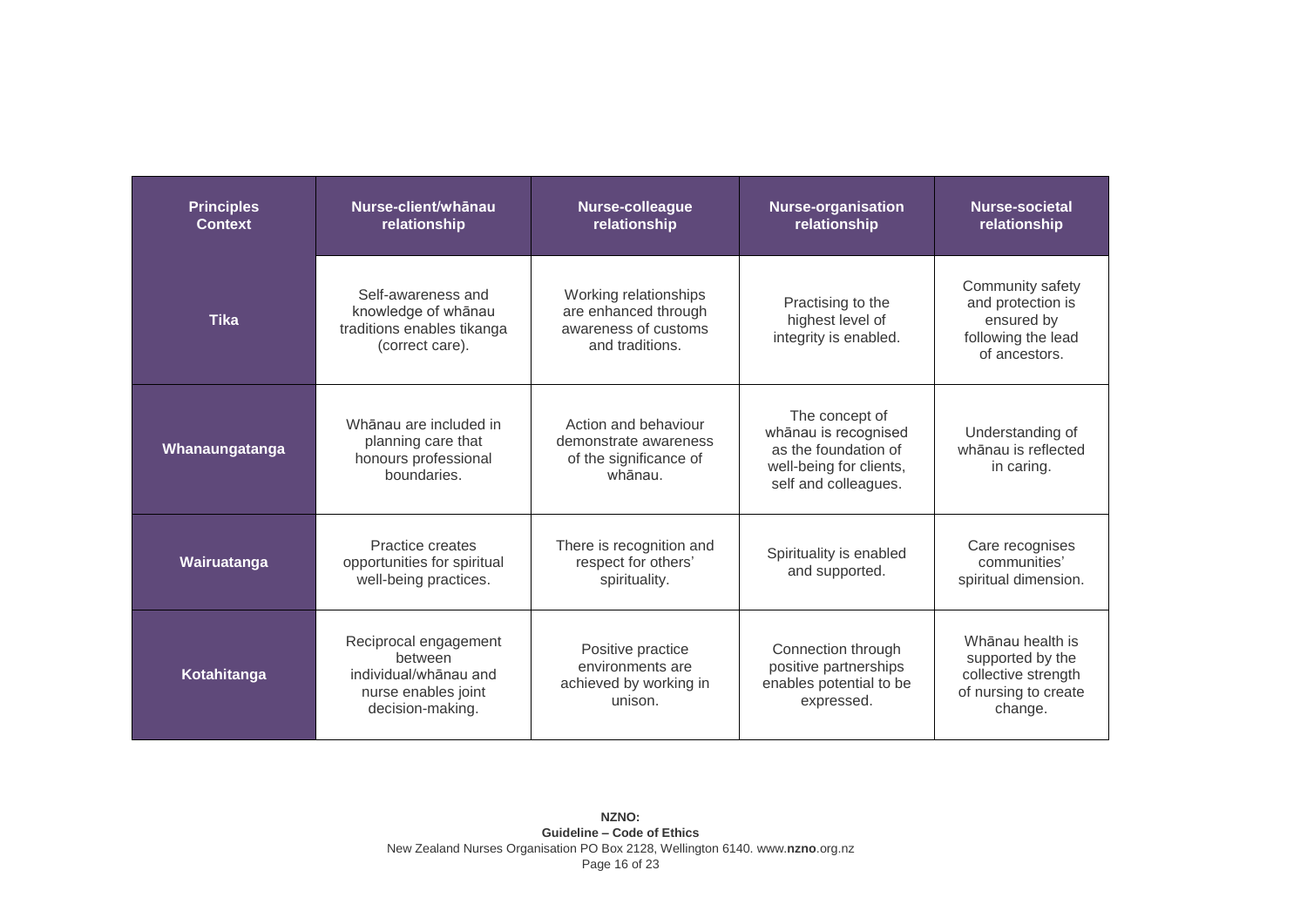| <b>Principles</b><br><b>Context</b> | Nurse-client/whānau<br>relationship                                                                                          | Nurse-colleague<br>relationship                                                                 | <b>Nurse-organisation</b><br>relationship                                                                                                | Nurse-societal<br>relationship                                                                                                                 |
|-------------------------------------|------------------------------------------------------------------------------------------------------------------------------|-------------------------------------------------------------------------------------------------|------------------------------------------------------------------------------------------------------------------------------------------|------------------------------------------------------------------------------------------------------------------------------------------------|
| Kaitiakitanga                       | There is guardianship,<br>protection and<br>preservation of care<br>through relationships.                                   | Providing guardianship,<br>protection and<br>preservation is a shared<br>responsibility.        | Guardianship and<br>protection aligns with<br>care and nurturing.                                                                        | Protection and<br>quidance are<br>provided at all<br>levels.                                                                                   |
| <b>Autonomy</b>                     | Nurses support clients to<br>make informed decisions.<br>individually or collectively.                                       | Self-awareness<br>promotes understanding<br>of contributions of self<br>and others.             | Nurses act individually<br>and collectively but<br>recognise autonomy<br>may be limited in large<br>organisations.                       | The concept of<br>autonomy is<br>communicated and<br>adapted<br>appropriately into<br>practice.                                                |
| <b>Beneficence</b>                  | Partnerships are<br>developed that are<br>experienced by clients as<br>safe and beneficial and<br>from which 'good' results. | Sharing knowledge and<br>skill enhances<br>professional<br>relationships and<br>effective care. | Nurses participate in<br>the design, moderation<br>and review of services<br>that meet client care<br>needs and protect their<br>rights. | Research,<br>education and<br>innovation in<br>consultation with<br>the community<br>ensure practice and<br>standards are safe<br>and ethical. |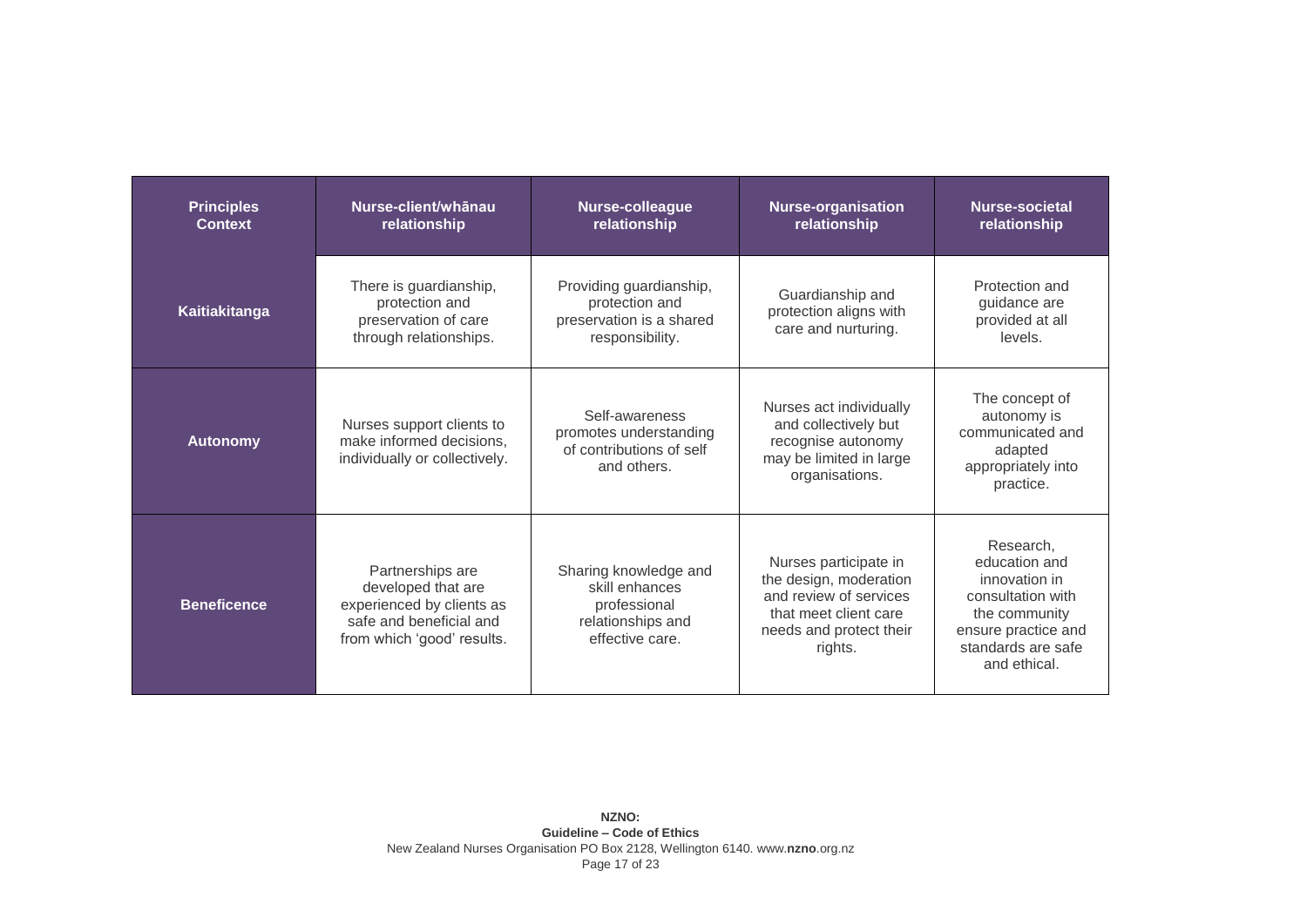| <b>Principles</b><br><b>Context</b> | Nurse-client/whānau<br>relationship                                                                                    | <b>Nurse-colleague</b><br>relationship                                                             | <b>Nurse-organisation</b><br>relationship                                                                                      | Nurse-societal<br>relationship                                                                                        |
|-------------------------------------|------------------------------------------------------------------------------------------------------------------------|----------------------------------------------------------------------------------------------------|--------------------------------------------------------------------------------------------------------------------------------|-----------------------------------------------------------------------------------------------------------------------|
| Non-maleficence                     | Clients are safe -<br>culturally, physically,<br>emotionally, socially.                                                | Quality of care and harm<br>minimisation is<br>enhanced by peer<br>monitoring.                     | Nurses contribute to<br>an environment that is<br>safe physically,<br>socially, spiritually,<br>culturally and<br>emotionally. | Safety and<br>protection of the<br>vulnerable occur<br>through monitoring<br>services and<br>practice.                |
| <b>Justice</b>                      | Dignity, needs and values<br>of clients are respected.<br>The client defines<br>fairness and perception of<br>outcome. | There is awareness and<br>acceptance of rights,<br>values and beliefs of self<br>and colleagues.   | Nurses advocate for<br>equitable systems and<br>services that meet the<br>needs of clients and<br>colleagues.                  | Advocacy for<br>accessibility to<br>services is<br>ensured, including<br>the right to<br>complain about a<br>service. |
| <b>Confidentiality</b>              | Client information is<br>privileged and<br>Safe-guarded against<br>unwarranted intrusion.                              | Nurses protect<br>colleagues from<br>unwarranted intrusion -<br>physical, social and<br>emotional. | Nurses contribute to<br>the organisational<br>responsibility for<br>safeguarding<br>information.                               | A balance is<br>achieved between<br>legal requirements<br>for privacy and<br>protection from<br>harm.                 |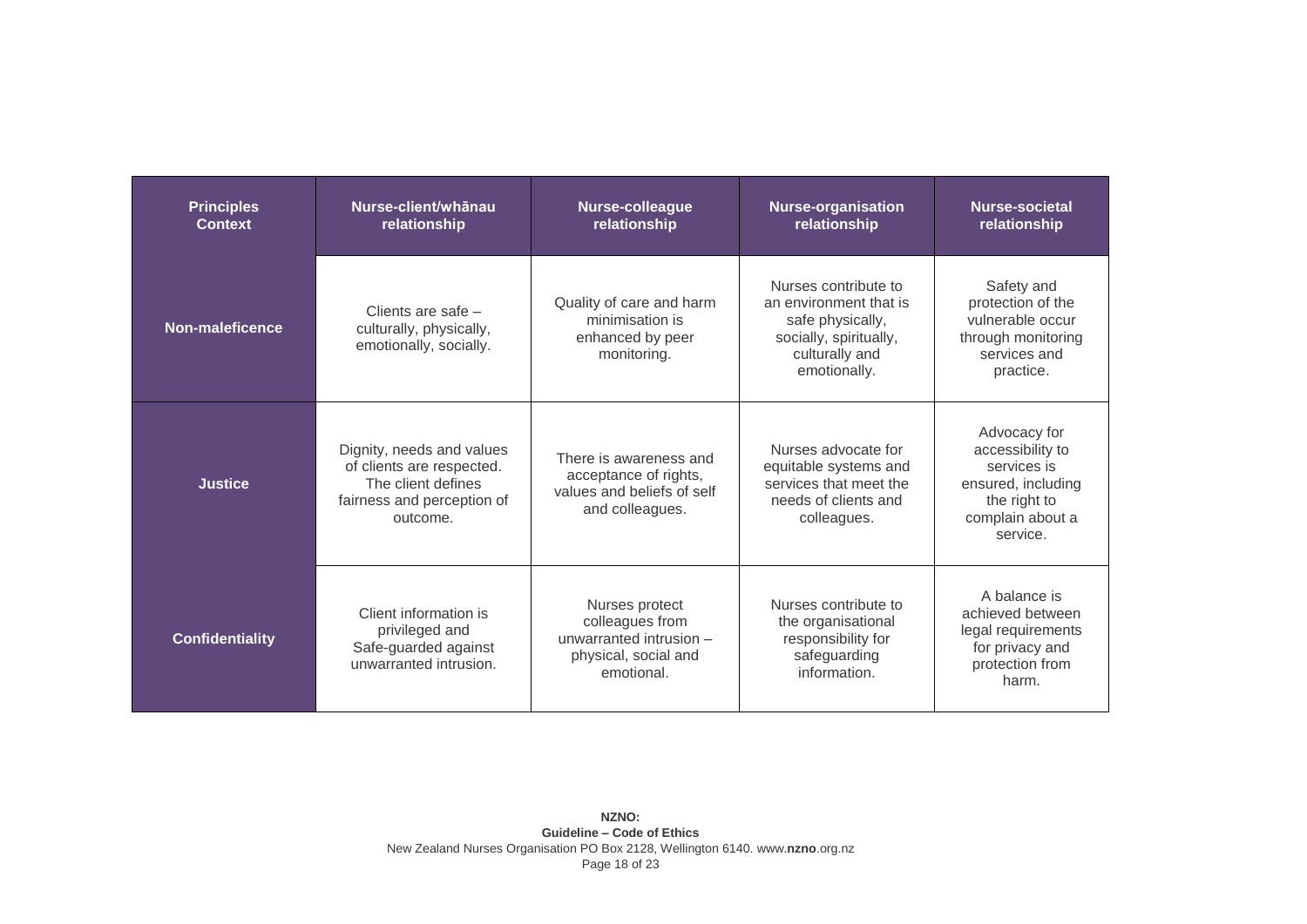| <b>Principles</b><br><b>Context</b>                    | Nurse-client/whanau<br>relationship                                                          | <b>Nurse-colleague</b><br>relationship                                                   | <b>Nurse-organisation</b><br>relationship                                                                                         | Nurse-societal<br>relationship                                                                                                                |
|--------------------------------------------------------|----------------------------------------------------------------------------------------------|------------------------------------------------------------------------------------------|-----------------------------------------------------------------------------------------------------------------------------------|-----------------------------------------------------------------------------------------------------------------------------------------------|
| <b>Veracity</b>                                        | Communication is open,<br>honest and truthful.                                               | Collegial relationships<br>are promoted by<br>openness, honesty,<br>truthfulness.        | Communication with<br>colleagues and<br>employers fosters a<br>supportive and trustful<br>environment.                            | Community well-<br>being is promoted<br>by accountability,<br>transparency, and<br>openness.                                                  |
| <b>Fidelity</b>                                        | Trust is promoted by<br>honouring commitments<br>and providing a rationale<br>for decisions. | Conflicting demands are<br>managed to balance<br>loyalties to colleagues<br>and clients. | Role(s) are performed<br>with commitment to<br>practice and loyalty.                                                              | Actions and<br>behaviours<br>demonstrate<br>commitment to<br>society. Nurses are<br>registered with the<br>Nursing Council of<br>New Zealand. |
| <b>Guardianship of</b><br>environment<br>and resources | Practice supports<br>conservation of resources<br>and environment.                           | Practice supports<br>conservation of<br>resources and<br>environment.                    | Practice uses human.<br>technical, financial and<br>natural resources<br>efficiently and reduces<br>use of harmful<br>substances. | Practice conserves<br>resources, and<br>enhances<br>communities'<br>relationships with<br>the natural<br>environment.                         |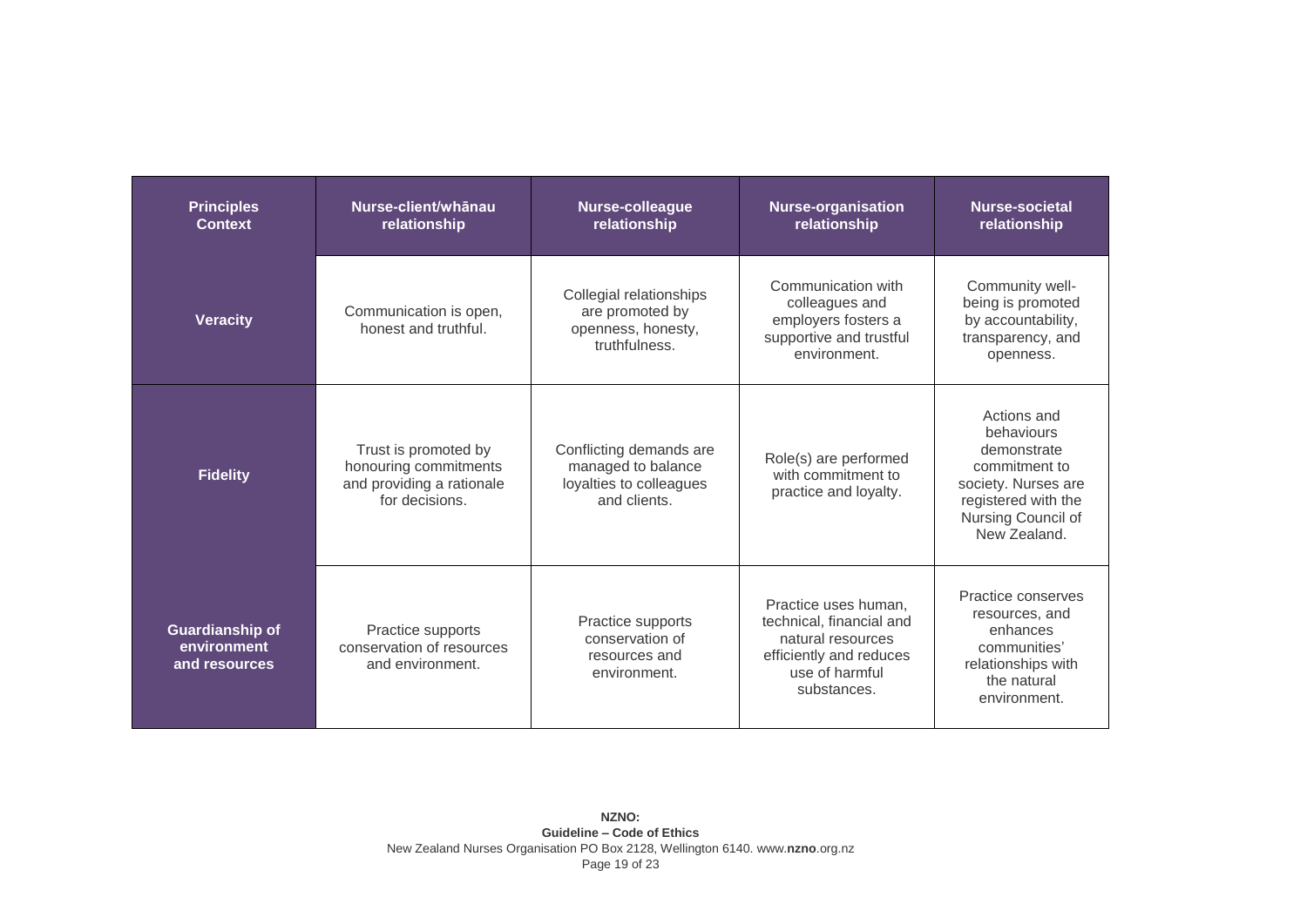| <b>Principles</b>         | Nurse-client/whānau                                                                                       | Nurse-colleague                                          | <b>Nurse-organisation</b>                                                                                  | Nurse-societal                                                               |
|---------------------------|-----------------------------------------------------------------------------------------------------------|----------------------------------------------------------|------------------------------------------------------------------------------------------------------------|------------------------------------------------------------------------------|
| <b>Context</b>            | relationship                                                                                              | relationship                                             | relationship                                                                                               | relationship                                                                 |
| <b>Being professional</b> | Sound judgment and<br>practice meets<br>professional standards.<br>Services for clients are<br>advocated. | Practice review and<br>innovation is evidence-<br>based. | Maintenance and<br>review of practice<br>standards are<br>achieved in co-<br>operation with<br>colleagues. | Actions and<br>behaviours foster<br>communities' trust<br>in the profession. |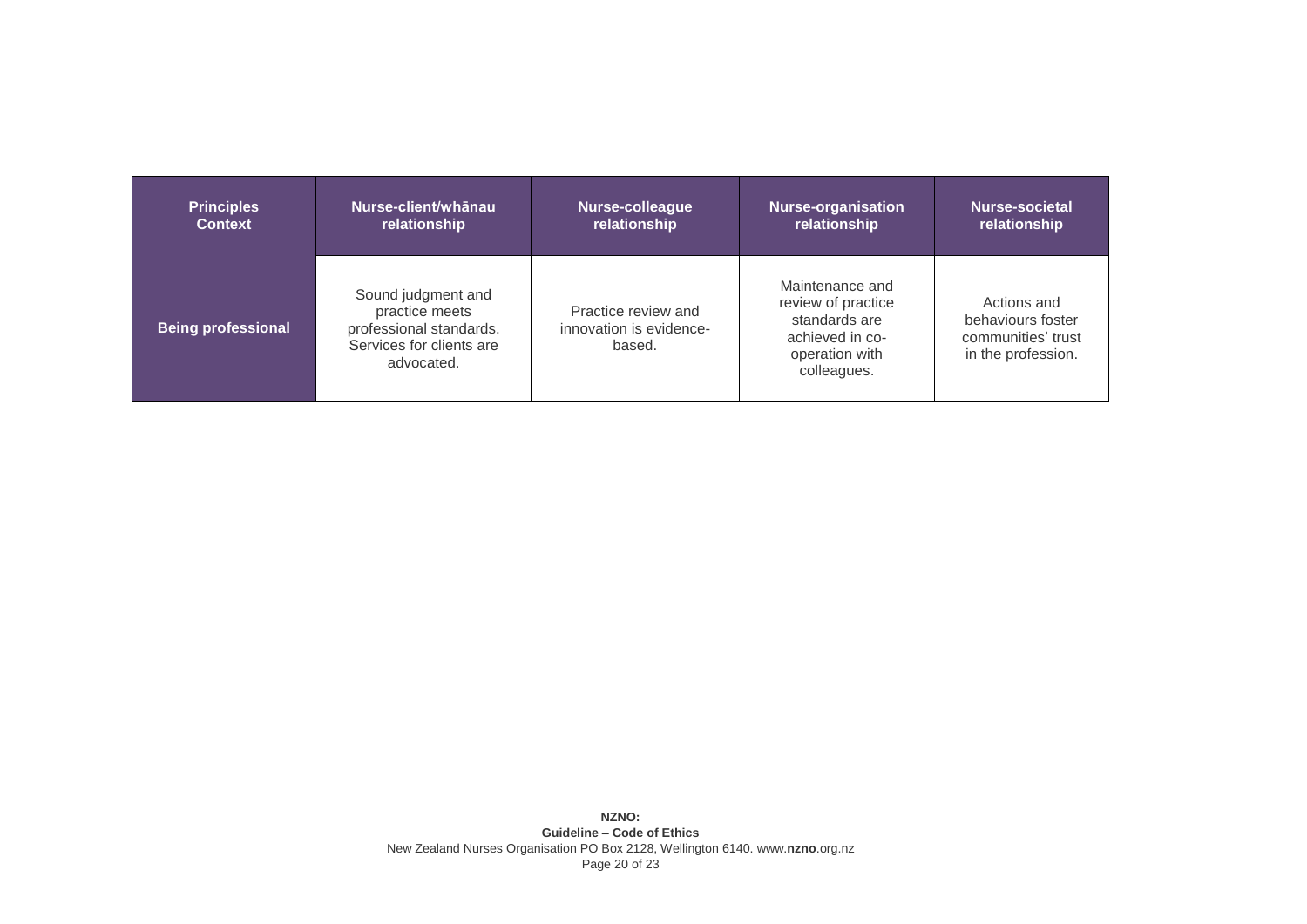## **Ethical decision-making**

A number of different decision-making tools can help inform nurses facing ethical decisions. Each has its own merits and differing situations may benefit from the application of a different tool.

## The four box method (Jonsen, Siegler, & Winslade, 2010)

This is useful for addressing clinical ethical issues by asking us to allocate specific items of information within four boxes that each focus on different aspects of care planning. The four-box method recognises that even after reflection we may still disagree on which moral theory is ultimately correct. The alternative of not making a decision, is not morally neutral and is itself open to moral appraisal. Therefore we must find a way to reach a decision we can agree is rational and ethical. The four-box method is a tool which helps us achieve this.

| <b>CLINICAL ISSUES</b>                                                                                                                                                                                                               | <b>PATIENT PREFERENCES</b>                                                                                                                                                                             |
|--------------------------------------------------------------------------------------------------------------------------------------------------------------------------------------------------------------------------------------|--------------------------------------------------------------------------------------------------------------------------------------------------------------------------------------------------------|
| The principles of beneficence and non-<br>maleficence<br>What is the patient's medical<br>history/diagnosis/prognosis?<br>What are the treatment options?<br>What are the goals of treatment?<br>What is the benefit to the patient? | The principle of respect for autonomy<br>What are the patient's expressed<br>preferences for treatment?<br>Is the patient competent?<br>What would they want done?<br>What is in their best interests? |
|                                                                                                                                                                                                                                      |                                                                                                                                                                                                        |
| <b>QUALITY OF LIFE</b>                                                                                                                                                                                                               | <b>CONTEXTUAL FEATURES</b>                                                                                                                                                                             |
| The principles of beneficence and non-<br>maleficence and respect for autonomy<br>Prospects of survival with and without<br>treatment?                                                                                               | The principles of loyalty and fairness<br>How does this affect others:<br>family/whānau and team?<br>Cost to health system?                                                                            |

Find out more at <https://depts.washington.edu/bioethx/tools/4boxes.html>

## Johnstone's moral decision-making model (Johnstone, 2019)

Megan-Jane Johnstone's model resembles the nursing approach in that it is based around a five-step decision-making process.

- 1. Assess the situation (consider the relevant facts and values associated with the issue).
- 2. Diagnose or identify the moral problem(s).
- 3. Set moral goals and plan an appropriate moral course of action.
- 4. Implement the plan of moral action.
- 5. Evaluate the moral outcome of the action implemented.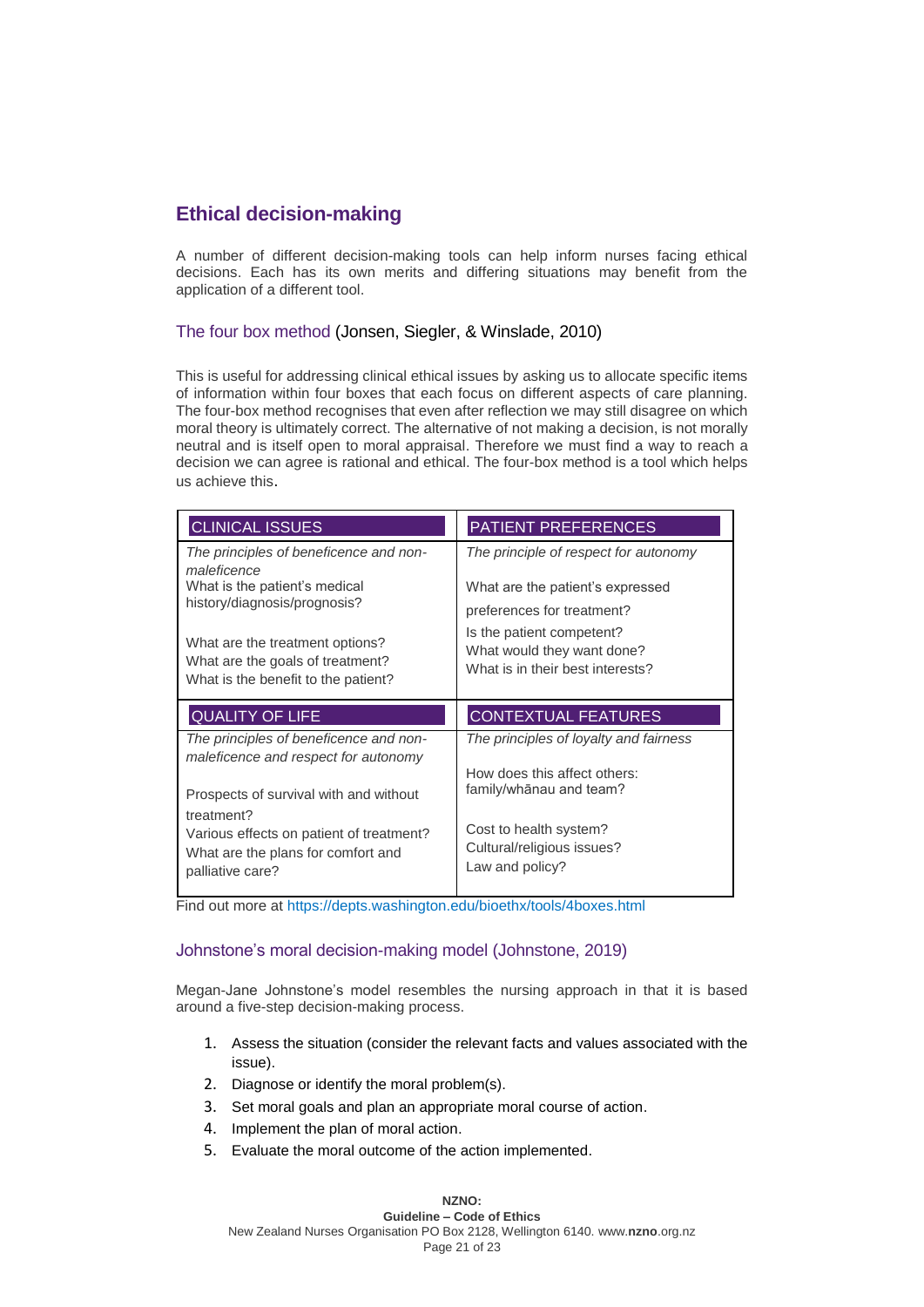Johnstone notes the importance of ensuring that deliberations appeal to reason, emotion, intuition and life experience to inform the decision-making process as much as to the facts. She also notes the need for reflection and imagining possible moral futures and solutions to problems (Johnstone, 2019).

#### Māori ethical decision-making models

Guidance on ethical decision-making for Māori may be sought from local and/or organisational kaumātua or kuia. The Health Research Council's publication *Te Ara Tika: Guidelines for Māori research ethics* (Hudson et al., 2010) also provides a useful framework for decision-making for those who are engaged in research, are on ethics committees, or who engage in consultation or advice about Māori ethical issues from a local, regional, national or international perspective.

#### References

American Nurses Association. (2015). *Code of ethics for nurses with interpretive statements*. Silver Spring, MD: Author.

Berghan, G. (2007). What does a collective identity mean from a Maori point of view? Health Promotion Forum of New Zealand.

Canadian Nurses Association. (2017). *Code of ethics for registered nurses*. Ottawa, Canada: Author. Retrieved from [https://www.cna-aiic.ca/en/nursing-practice/nursing](https://www.cna-aiic.ca/en/nursing-practice/nursing-ethics)[ethics](https://www.cna-aiic.ca/en/nursing-practice/nursing-ethics) 

Cram, F. (2007). *Māori and public health: Ethics. A discussion paper*. Prepared for the Public Health Association. Wellington: Katoa Ltd.

Durie, M. (1998). Whaiora: Māori health development (2<sup>nd</sup> ed). Auckland: Oxford University Press.

Fry, S. T., & Johnstone, M. J. (2008). *Ethics in Nursing Practice. A guide to ethical*  decision-making (3<sup>rd</sup> ed). Chichester: Wiley-Blackwell.

Hudson, M., Smith, B., Milne, M., Reynolds, P., & Russell, K. (2010). *Te Ara Tika: Guidelines for Maori research ethics: A framework for researchers and ethics committee members*. Health Research Council of New Zealand: Auckland. Retrieved from

[http://www.hrc.govt.nz/sites/default/files/Te%20Ara%20Tika%20Guidelines%20for%20](http://www.hrc.govt.nz/sites/default/files/Te%20Ara%20Tika%20Guidelines%20for%20Maori%20Research%20Ethics.pdf) [Maori%20Research%20Ethics.pdf](http://www.hrc.govt.nz/sites/default/files/Te%20Ara%20Tika%20Guidelines%20for%20Maori%20Research%20Ethics.pdf)

International Council of Nurses. (2012). *The ICN code of ethics for nurses*. Geneva, Switzerland: Author. [Retrieved from https://www.icn.ch/sites/default/files/inline](file://///nzno.local/User%20Data/Home/sueg/Code%20of%20ethics%20revision/Retrieved%20from%20https:/www.icn.ch/sites/default/files/inline-files/2012_ICN_Codeofethicsfornurses_%20eng.pdf)[files/2012\\_ICN\\_Codeofethicsfornurses\\_%20eng.pdf](file://///nzno.local/User%20Data/Home/sueg/Code%20of%20ethics%20revision/Retrieved%20from%20https:/www.icn.ch/sites/default/files/inline-files/2012_ICN_Codeofethicsfornurses_%20eng.pdf)

Johnstone, M.J. (2019). *Bioethics: A nursing perpective* (7<sup>th</sup> ed). Melbourne: Elsevier.

Jonsen, A., Siegler, M., & Winslade, W. (2010). A *practical approach to ethical decisions*  in clinical medicine (7<sup>th</sup> ed). New York: McGraw Hill.

McMurray, A., & Clendon, J. (2015). *Community Health and Wellness: Primary health*  care in practice (5<sup>th</sup> ed). Melbourne: Elsevier.